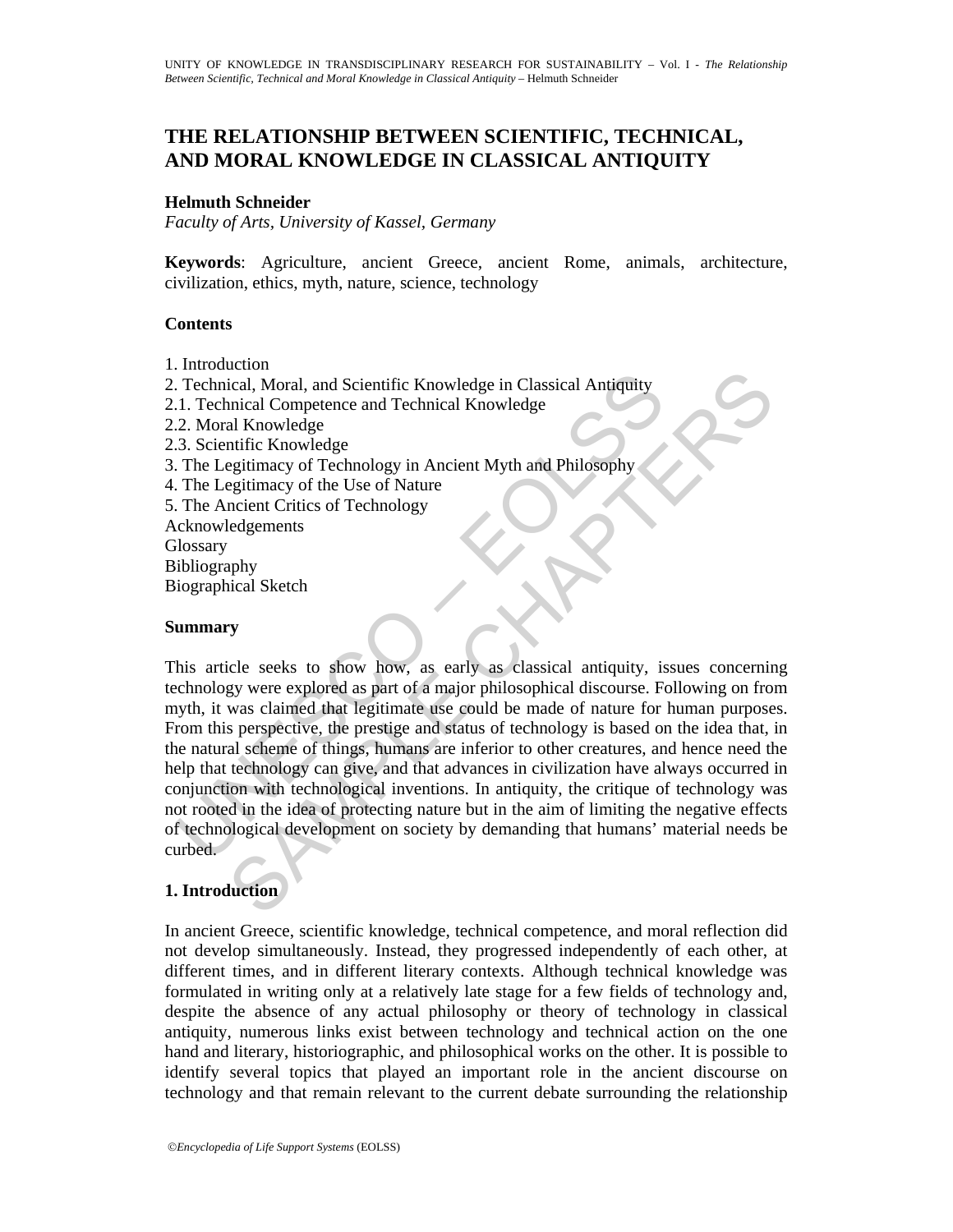between humans, technology, and nature: these topics include the evaluation and legitimation of technical action, the legitimacy of people's use of nature and, finally, the philosophical demand for a renunciation of the material goods that are not essential to human survival.

## **2. Technical, Moral, and Scientific Knowledge in Classical Antiquity**

## **2.1. Technical Competence and Technical Knowledge**

ructures—temples, bridges, aqueducts, and breakwaters—repres<br>umplex challenges for the tradesmen charged with their planning and<br>adesmen became known as "architects" (i.e. chief (arkhit-) builder (te<br>appretise was therefor s—temples, bridges, aqueducts, and breakwaters—represented new an challenges for the tradesmen charged with their planning and execution. These in hecame known as "architects" (i.e. chief (*arkhi*-*j* builder (*ektom*)). T In archaic Greek society (eighth to sixth century B.C.E.), technical competence comprised orally transmitted empirical knowledge and manual trade and craft skills. By the late archaic period (sixth century B.C.E.), however, the construction of monumental structures—temples, bridges, aqueducts, and breakwaters—represented new and complex challenges for the tradesmen charged with their planning and execution. These tradesmen became known as "architects" (i.e. chief (*arkhi-*) builder (*tekton*)). Technical expertise was therefore no longer a question of experience and routine alone but also involved the ability to solve technical problems. Thus, for example, it was the architects' task to organize the transportation of the heavy stone blocks used in construction to the building site and to construct hoisting devices for raising the blocks to be used for architraves to the required height. Thanks to their technical expertise and achievements, architects developed a heightened self-awareness and began to write their own accounts of their activities or the construction of individual buildings. Construction technology achievements were considered worthy of record and were duly described in detail in ancient historical accounts and in the specialist technical literature. The use of mechanical instruments in trades and medicine prompted doctors and, at a later stage, philosophers, such as Archytas of Tarentum and Aristotle to try to describe these instruments—lever, roll, hoist, and wedge—in detail, and to explain their effects in terms of mathematical rules. Thus, in the fourth century B.C.E. a specialist literature emerged dealing with mechanics, which was recognized as a scientific discipline: the work of Heron of Alexandria (first century C.E.) represents one of the main achievements of this literature.

Agricultural work was also increasingly perceived as human technical action in the fifth/fourth century B.C.E. as people employed the muscle power of animals and appliances such as the plow to work the fields and relied on a detailed knowledge of cultivation methods. Hesiod summarized the technical knowledge of Greek farmers at an early stage in his didactic poem *Erga* (Works [and days], late eighth century B.C.E.). The tradition of specialist agricultural literature was founded by Xenophon who provided a detailed description of work on the land in his *Oeconomicus* (fourth century B.C.E.). Although Roman agricultural writers were mainly interested in the economically successful management of large estates, in addition to writing on questions of organization and the sale of agricultural products, they also recorded information about cultivation methods, fertilizer processes, and livestock-breeding practices. They also provided detailed descriptions of various appliances used in agriculture, such as wine presses, oil mills, and thresher carriages.

Vitrivius' writings on architecture (late first century B.C.E.) belong to the specialist technical literature of the early Roman Empire. An engineer himself, Vitruvius had a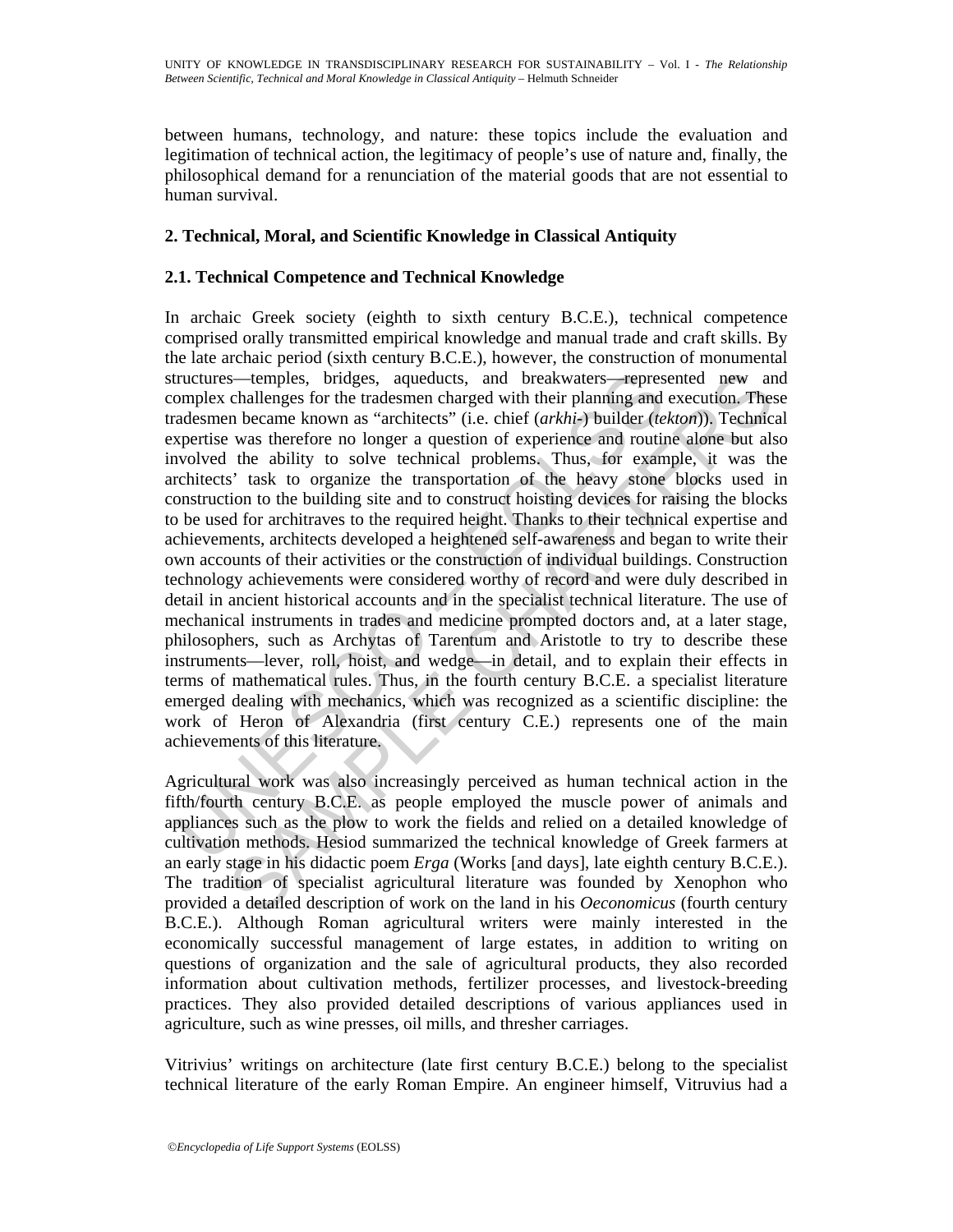profound interest in technical matters and inventions and provided detailed descriptions of various building materials, the construction of harbours and aqueducts, the hoisting devices used on building sites, and water bailers: the first detailed description of a water-mill was written by Vitruvius. The clear distinction between tools and mechanical devices can also be seen as a significant technological achievement.

Another area of technology in which the written recording of knowledge played a very important role was military technology and this involved, in particular, the construction of catapults and siege machines. The invention of the catapult around 400 B.C.E. can be seen as an important advance in the history of military technology. When it came to the construction of catapults, mathematicians and mechanical engineers were faced with the difficult problem of calculating the size of the individual components of the weapon in such a way that the missile had maximum reach and penetration. As a result, the construction of catapults became the object of a new specialist discipline that applied complicated mathematical processes to resolving structural problems.

ich a way that the missile had maximum reach and penetration.<br>
Such a way that the missile had maximum reach and penetration.<br>
Sustriction of catapults became the object of a new specialist disciplement<br>
hus, the specialis way that the missile had maximum reach and penetration. As a result, the of catapults became the object of a new specialist discipline that applicated of a new specialist discipline that application of cataputist disciplin Thus, the specialist technical literature of classical antiquity covered only a few areas and many of the manual trades were never described in specialist publications. This is true of all branches of metals processing, textile production, ceramics, and the manufacture of glass and glass vessels and also applies to certain areas of construction technology such as bridge and tunnel building. Furthermore, it can be confirmed that many of the descriptions of tools, devices, and technical processes in the ancient literature were not intended to provide detailed technical information for engineers but were intended to clarify or explain the philosophical or scientific position of the author in various discursive contexts. The presentation of individual inventions by Plinius, for example, was too brief and imprecise to enable the reconstruction of the objects in question. Furthermore, the lack of precise illustrations, which could have been provided given the quality of early modern woodcuts, copper engravings, and etchings, made communication between technicians difficult. As a result, in classical antiquity, technical knowledge was largely disseminated from one generation to the next through oral transmission and practical training.

# **2.2. Moral Knowledge**

Moral reflection is found in Greek literature as early as Homer's epics in which the action of individual heroes is subject to detailed critical evaluation. In the *Iliad*, for example, the gods disapprove of the horrific desecration of Hector's corpse by Achilles. Hesiod's *Erga* warns of the necessity to heed the law of the gods and always act in accordance with standards of justice. The use of violence in human communities is condemned: according to Hesiod, humans and animals differ in that the strong overcome the weak in the animal world while humans are ruled by the law and its observance is monitored by Zeus. In the Greek tragedy of fifth century B.C.E., the ethical dilemma of the individual is presented in exemplary scenarios and several of the tragedies present arguments for or against a specific mode of action. While in tragedy ethical reflection remains integrated into the dramatic events, ethical problems were explored directly in the philosophical writings of the time. In Plato's work, the question of correct action is explored in particular in the context of the criticisms of rhetoric and sophism and in the framework of political theory. According to Plato, human action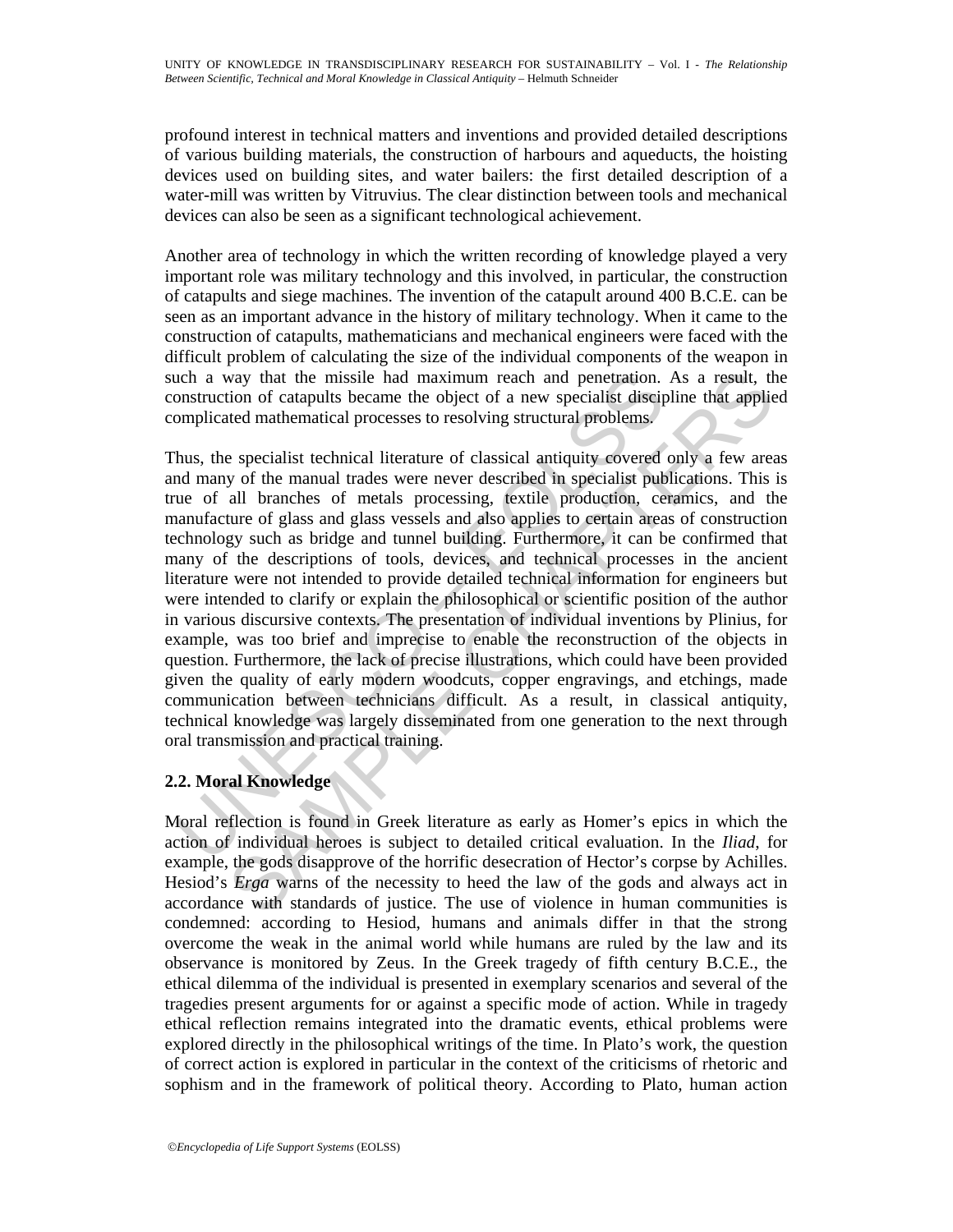should be based on the idea of the good and, hence, on what is right. Thus, Plato came to the conclusion that it would be better to suffer injustice than to perpetrate injustice, like a tyrant. In Aristotle's work, ethics became a separate philosophical discipline and subsequent schools of philosophy placed a great emphasis on questions of ethics within their philosophical system. Different philosophical directions remain indebted to the Socratic–Platonic philosophy and request the renunciation of all goods that are not essential to a nature-oriented life. The increase in needs and the associated efforts to increase individual wealth at the cost of others was decisively rejected by the Cynics and the Stoics. The Stoics, whose teachings were enthusiastically embraced by many members of the Roman ruling classes, supported an ethic involving the renunciation of the material achievements of civilization and also specifically criticized the luxurious lives of the wealthy upper strata of society. Without doubt, the primary aim of ancient ethics was to develop and justify rules for the social life of the people. Only a few texts exist in which the focus is on the relationship between people and their environment.

## **2.3. Scientific Knowledge**

thics was to develop and justify rules for the social life of the people.<br>
Sixtin which the focus is on the relationship between people and their<br>
3. Scientific Knowledge<br>
he emergence and unfolding of scientific thought t as to develop and justify rules for the social life of the people. Only a few tex<br>which the focus is on the relationship between people and their environment.<br> **ntific Knowledge**<br>
regence and unfolding of scientific though The emergence and unfolding of scientific thought that is dissociated from empirical knowledge is closely related to the development of medicine and philosophy: doctors reflected on medical methods and defined criteria for a scientific discipline (*tekhne/episteme*) as early as the fifth century B.C.E. Since Plato and Aristotle, philosophers have also expressed considerable interest in questions surrounding epistemology and logic, and mainly focused on the reliability of sensory perception, the distinction between true and false statements, and the foundation of precise knowledge. Aristotle, in particular, examined and systematically presented various topics from a philosophical perspective in his writings and in this way founded a series of specialized disciplines (i.e. logic, astronomy and cosmology, nature study (physics), zoology (*historia animalium*) as well as metaphysics, ethics and political theory, and finally rhetoric and aesthetics). Subsequent authors continued this research in new areas; for example, Theophrastos (fourth century B.C.E.) compiled detailed works on plants and thereby founded the science of botany. In the Hellenic and Roman periods, doctors strove to add to the medical knowledge collected in the *Corpus Hippocraticum*. Finally, the names Pythagoras, Thales, Eudoxos, and Eucleides (Euclid) are associated with major mathematical insights that are still considered some of the world's most important scientific achievements.

The Greek writings on nature study explore the possibility of the use of nature by humans; thus ancient nature study also transmitted practical technical knowledge. This is particularly true of Theophrastos' work on plants: the subject of timber processing, for example, is a major topic in his book about trees (*Historia Plantarum V*). The introduction to this work contains a pronouncement on the subject: "About timber, the characteristics of each [type], the time it must be cut, the purpose to which each is suited, which type is difficult or easy to work and everything else which belongs in this kind of study, this should be described in the same way." Plinius' natural history (*Naturalis Historia*) (first century C.E.), a monumental encyclopedic work that provides a comprehensive overview of ancient knowledge of astronomy, geography, zoology, botany, pharmacy, and mineralogy, also provides a lot of information on technology and the history of inventions. Plinius is interested not only in describing nature itself but